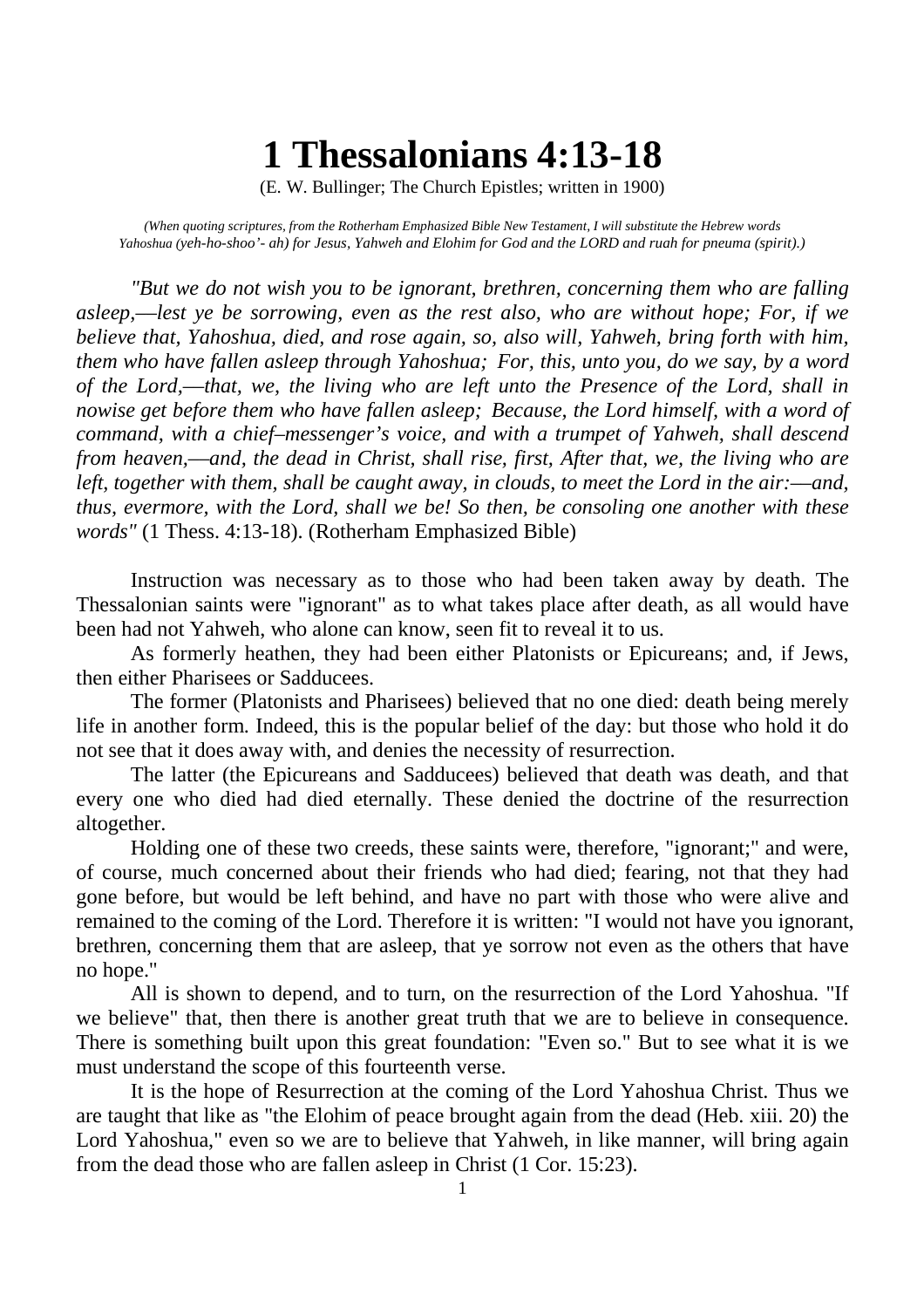*Who is it that will bring the sleeping saints again from the dead?* "Yahweh," according to John 5:21.

## *By what agency will Yahweh bring them?*

"Through or by Yahoshua," according to John 5:25, "the Son of Yahweh."

## *In what manner will Yahweh bring them?*

"In resurrection, as He brought again the Lord Yahoshua from the dead."

But then follows a further revelation as to when this glorious event will take place.

1. We which are alive "shall in no wise get before them that are fallen asleep" (R.V.). 2. This must carry with it the correlative fact that those who have fallen asleep can in no wise get before those who are alive and shall remain to the Lord's coming. Otherwise language for the express purpose of removing ignorance is useless. For the words cannot mean that some shall not get before others who are already there.

Then, if we shall not get before them, nor they get before us, how will that affect the hope of resurrection? The answer given reveals the fact that the first thing that will happen in connection with the realisation of our "blessed hope" is that

a) The Lord Himself shall descend from heaven with a shout, ((keleusma) an assembling shout of command)<sup>1</sup> and with an archangel's voice, and with a trumpet of Yahweh.

b) The next thing that takes place is "the dead in Christ shall rise first" (i.e., before anything happens to us); and note that they are called the "dead," though "the dead in Christ." And they "rise."

c) After that, we, the living, who remain, "shall be caught up together with them in clouds to meet the Lord in the air." The word "together" is hama, and is used of two distinct companies, and denotes at the same time.

d) And thus shall we be evermore with the Lord.

And, because the Thessalonica's possessed this blessed hope, they "waited for Yahweh's Son from heaven."

Now, what we must so particularly notice is that, we have here a new revelation. "By the Word of the Lord" denotes a special prophetic message, the revelation of a truth which had never before been known. The promise of the Lord had been, of the spirit, "It shall show you things to come." Where has it shown them if not here? The Lord had many things to say, but He could not say them when on earth (John 16:25). When, then, has He said them at all, if not in these special revelations to the churches? This is truth affecting only the Assemblies of Yahweh. It is church-truth of the highest kind. But the churches

 $12752$  κελευσμα keleuma kel'-yoo-mah an order, command,